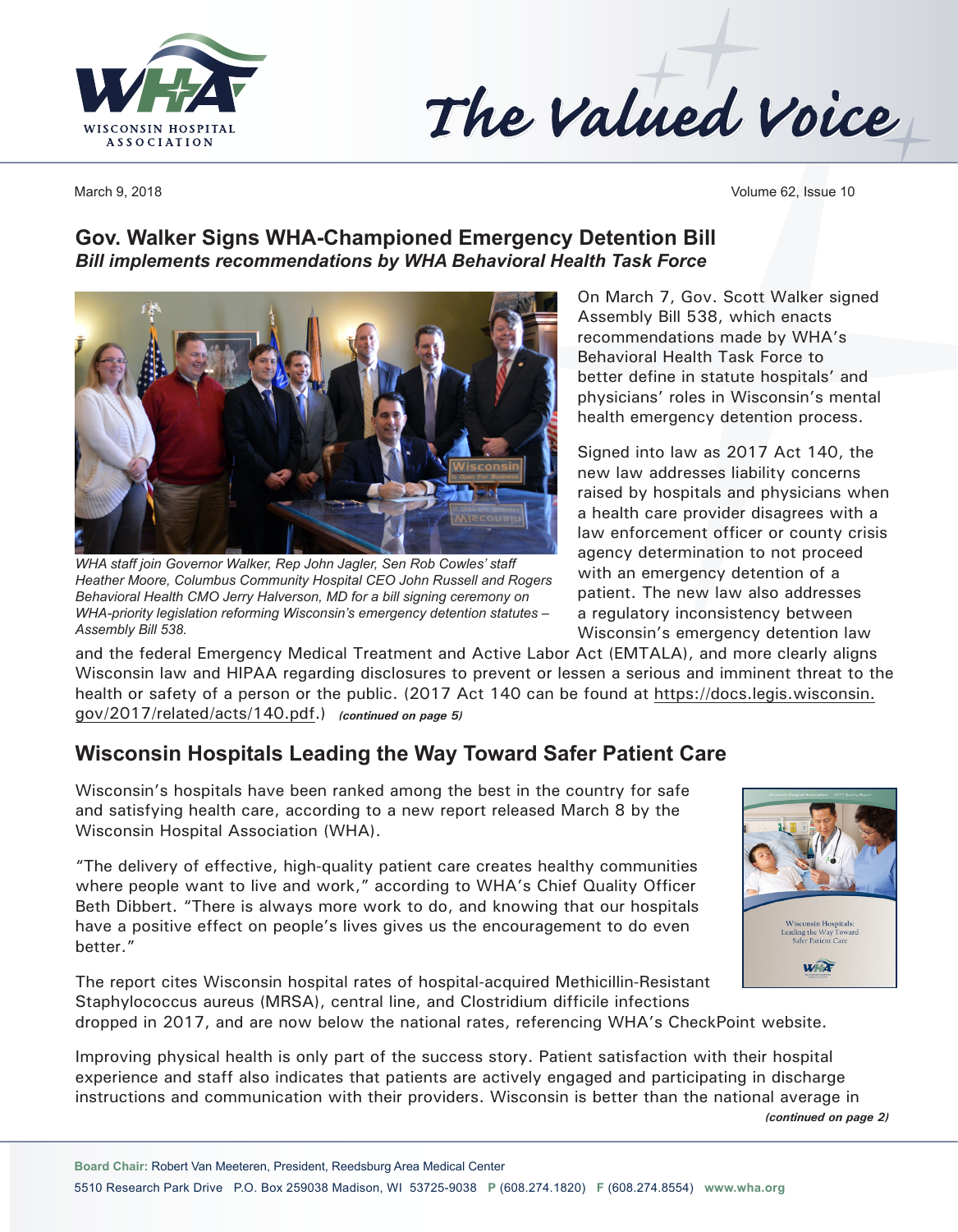## **Continued from page 1 . . . Wisconsin Hospitals Leading the Way Toward Safer Patient Care**

overall patient satisfaction and whether the patient would recommend the hospital to others. The report details how hospitals are improving patient and family engagement through the increased use of the patient voice and perspective in strategies like shift change huddles and patient advisors on governing boards. The report includes examples of how Wisconsin hospitals have improved their patient-centered approach to positively affect health outcomes.

In 2017, Wisconsin received the #1 ranking by the Agency for Healthcare Research and Quality (AHRQ), and has consistently ranked among the top five states since 2010. Also in 2017, Wisconsin's critical access hospitals were ranked #1 in their peer group by the Health Resources and Services Administration for quality reporting and levels of improvement.

The report describes the link between high-quality health care and an economic advantage for Wisconsin. In late 2017, WHA held a legislative briefing at the state capitol, along with representatives from the Aurora, Ascension, and Bellin health systems. Each of the system leaders described innovative programs that improved patient outcomes, reduced costs, and improved access across care settings.

Gov. Scott Walker, during a visit to the February 2018 WHA Board of Directors meeting stated, "Wisconsin is a national leader in health care quality in large part because of the work of the Wisconsin Hospital Association."

"WHA is pleased to support the outstanding work of our member hospitals, and our strong presence in the nation is further evidence of a commitment to transparency and improvement," according to WHA President/CEO Eric Borgerding. "This work is far from over, but we are renewed in our shared mission to deliver the right care to each patient, each time."

Visit WHA's [www.WICheckpoint.org](http://www.WICheckpoint.org) site to see the rates for individual hospitals on many quality-related measures.

Read WHA's report at [http://www.wha.org/Data/Sites/1/pubarchive/reports/2017qualityreport\\_web.pdf.](http://www.wha.org/Data/Sites/1/pubarchive/reports/2017qualityreport_web.pdf)

## **OCI Moving Forward on 1332 Waiver Proposal**

At a March 8 meeting of the Office of the Commissioner of Insurance (OCI) Health and Life Insurance Advisory Committee, Deputy Insurance Commissioner J.P. Wieske provided an update on Wisconsin's 1332 waiver proposal (see previous *Valued Voice* article at [www.wha.org/wha-newsletter-3-2-2018.](http://www.wha.org/wha-newsletter-3-2-2018.aspx#s1) [aspx#](http://www.wha.org/wha-newsletter-3-2-2018.aspx#s1)s1). The waiver would establish a reinsurance program to assist with claims costs for individuals covered through the Insurance exchange in order to keep premium cost increases reasonable for exchange policies. According to Wieske's presentation [\(www.wha.org/pdf/2018ReinsuranceWieske1-29.](http://www.wha.org/pdf/2018ReinsuranceWieske1-29.pdf) [pdf\)](http://www.wha.org/pdf/2018ReinsuranceWieske1-29.pdf) to the Committee, the agency expects premium increases to be 15 percent without the reinsurance program, but just 2 percent with the reinsurance program.

At the meeting, Wieske indicated OCI plans to release a draft of the waiver early the week of March 12. He also indicated OCI plans to hold a series of public hearings around the state, starting as early as March 14, and concluding by the end of the first week in April. The exact dates and locations for the hearings are not yet available.

OCI plans to submit the final waiver request to CMS in mid-April, and is hopeful for a decision on CMS approval by September. OCI expects insurers will submit rate filings for the 2019 benefit year by July 2. Final 2019 rates will likely be announced by OCI in October.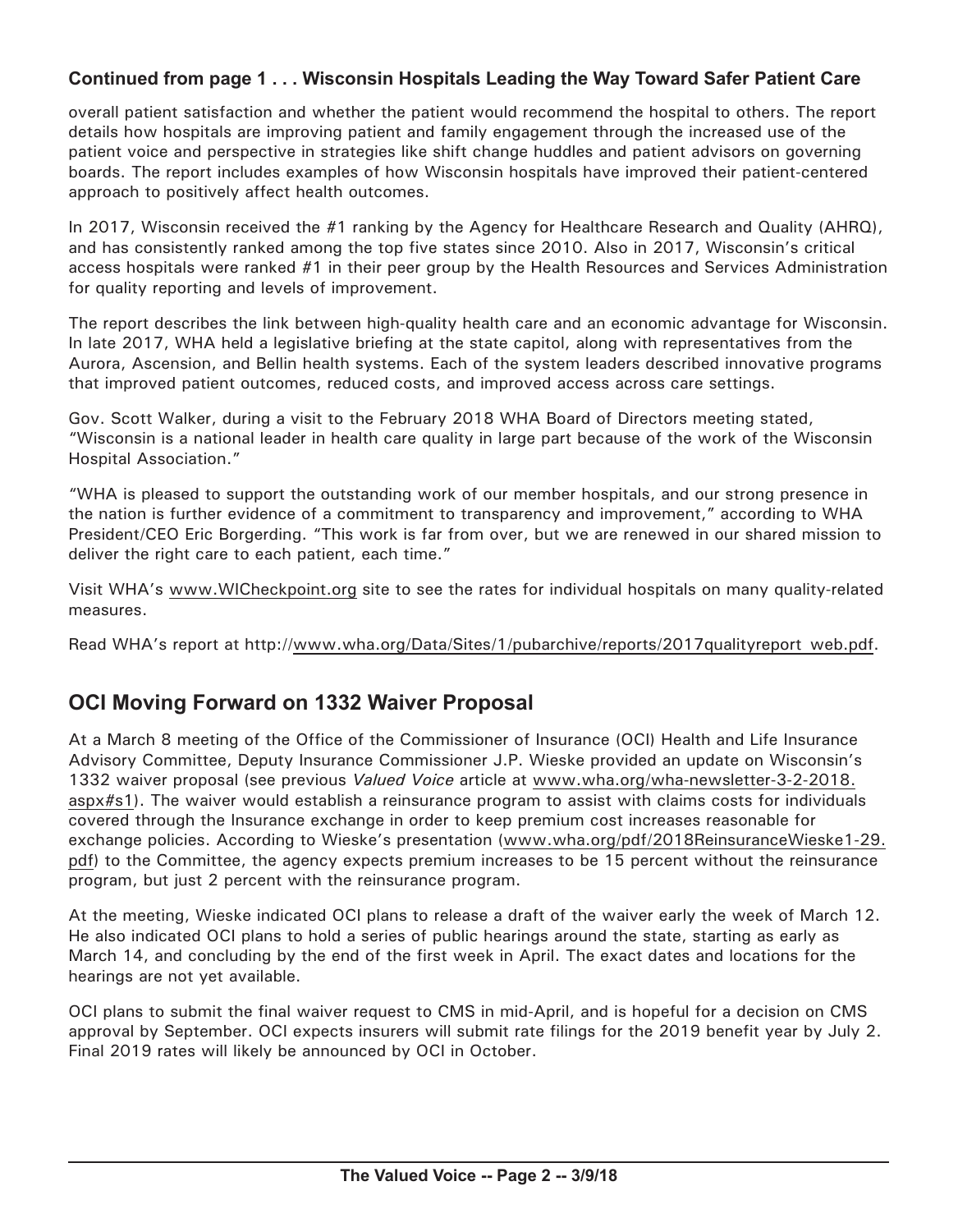## **WHA-Backed Rural Training Grant Applications Available Soon** *Webinar Informs WHA members on new advanced practice clinician training opportunities*

The Department of Health Services is in the process of developing a Request for Applications (RFA) for new advanced practice clinician training grants. The new grant program, spearheaded by WHA, is modeled after the successful WHA-led matching grant GME initiative that has spurred a nearly \$22 million investment by state and private sector partners to create more physician residency capacity, especially in rural Wisconsin. WHA President/CEO Eric Borgerding notes, "Applying this same concept to training for advanced practice clinicians and allied health professionals will expose more individuals to rural communities and help address rural workforce shortages."

As currently envisioned, the grants will encourage partnerships among small rural hospitals and clinics, education providers and health systems. Hospitals and clinics in communities with populations of less than 20,000 will receive priority for funding. Year one funding is designed for developing the infrastructure to facilitate quality training. The grants are capped at \$50,000 per applicant per year and require a dollar for dollar match. The release of the RFA is tentatively scheduled for mid-March.

WHA will hold an informational webinar about these new grant opportunities and the application process March 19 from 10:30 – 11:30 a.m. There is no cost to participate in this webinar, but pre-registration is required. To register for this webinar, visit [www.whareg4.org/RWIGrantWebinar.](http://www.whareg4.org/RWIGrantWebinar) For content questions, contact Ann Zenk at 608-274-1820 or *[azenk@wha.org](mailto:azenk@wha.org)*. For registration questions, contact Kayla Chatterton at *[kchatterton@wha.org](mailto:kchatterton@wha.org)* or 608-274-1820.

# **Don't Miss the 2018 PAC Breakfast at WHA Advocacy Day**

A special 2018 Wisconsin Hospitals PAC & Conduit launch breakfast will take place the morning of Advocacy Day at 8:00 a.m. at the Monona Terrace. The event is invite-only for individuals who contribute a minimum of \$250 to the Wisconsin Hospitals State PAC or Conduit by March 21.

For those of you who have attended in previous years, you know it's a great event with a special speaker (or two!) and a chance to network with your peers while enjoying a full breakfast before the official start of Advocacy Day at 9:00 a.m.

To attend this invite-only breakfast, make your 2018 contribution today by logging onto [www.](http://www.whconduit.com) [whconduit.com](http://www.whconduit.com) or by calling Nora Statsick at 608-239-4535 or Kari Hofer at 608-274-1820. RSVP via email to Nora at *[nstatsick@wha.org](mailto:nstatsick@wha.org)* or Kari at *[khofer@wha.org](mailto:khofer@wha.org)*.

### **CMS Announces Future Overhaul of Meaningful Use Requirements** *Changes to federal payment programs will focus on reducing regulatory burden and increasing EHR interoperability*

The Centers for Medicare & Medicaid Services (CMS) intends to implement a "complete overhaul" of federal payment programs that require hospitals and many physicians to demonstrate meaningful use of electronic health record (EHR) technology in order to avoid Medicare penalties. This announcement was made by CMS Administrator Seema Verma March 6 during her remarks at an annual conference hosted by the Healthcare Information & Management Systems Society (HIMSS).

Verma told conference attendees CMS is planning to make changes to the EHR Incentive Programs and to the Advancing Care Information performance category of the Quality Payment Program in order to reduce the time and cost required for providers to comply with these CMS programs and to focus on "increased interoperability and giving patients access to their data across all [CMS] programs."

CMS's announcement comes less than a month after enactment of the federal Bipartisan Budget Act of 2018, which removed the statutory requirement that CMS make the meaningful use requirements of the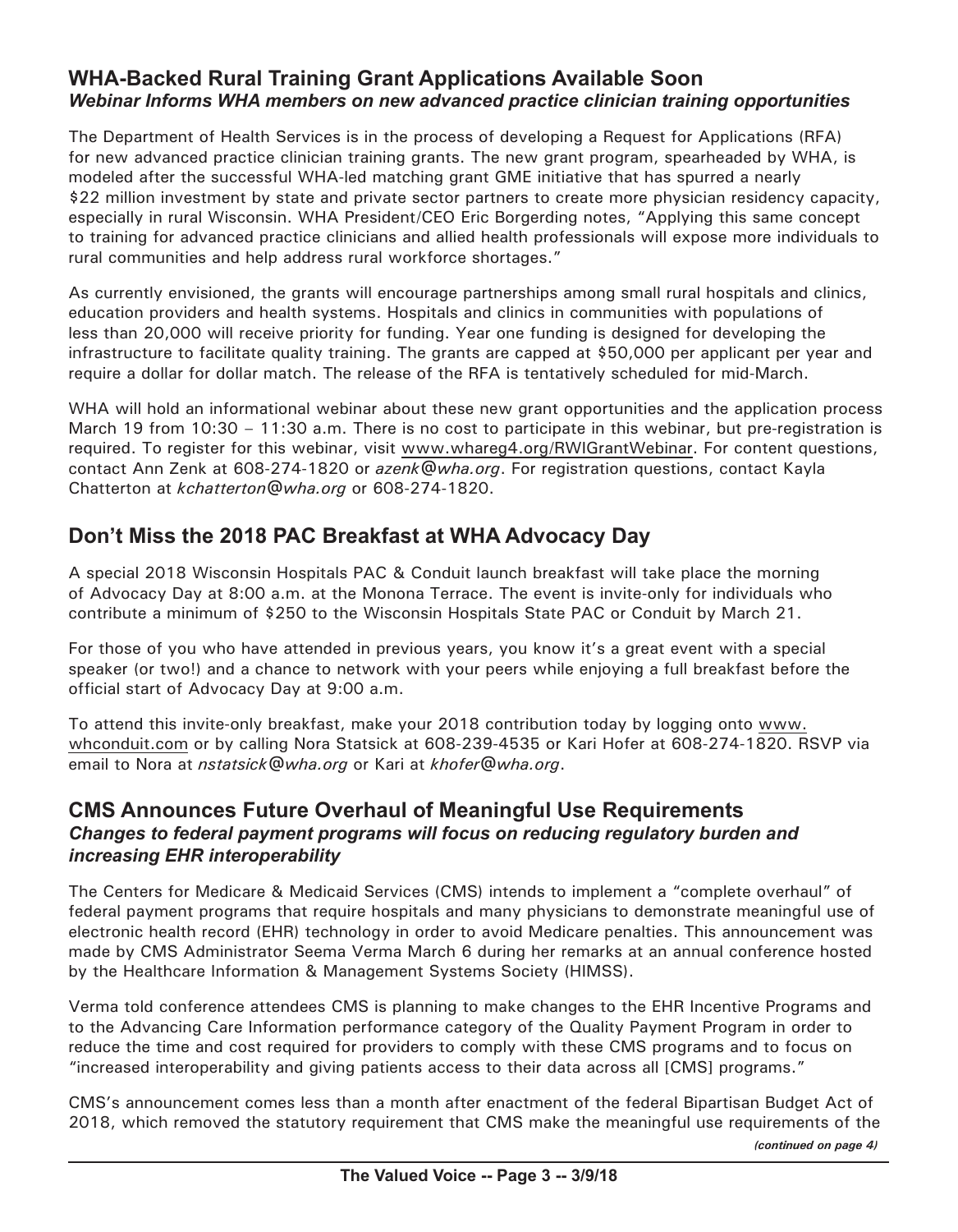#### **Continued from page 3 . . . CMS Announces Future Overhaul of Meaningful Use Requirements**

Medicare EHR Incentive Program more stringent over time. (See 2/16/18 *Valued Voice* article at [www.wha.org/wha-newsletter-2-16-2018.aspx](http://www.wha.org/wha-newsletter-2-16-2018.aspx#s7)#s7.)

Over the years, WHA has engaged CMS on the meaningful use reporting requirements of the EHR Incentive Programs and Quality Payment Program, expressing support for Congress's and CMS's vision of widespread use of interoperable EHRs to support improved clinical care, better coordination of care, and fully informed and engaged patients. As CMS implements changes to the EHR Incentive Programs and Quality Payment Program in 2018 and future years, WHA looks forward to continuing to engage CMS in the development of policies that provide hospitals and physicians with greater flexibility and less regulatory burden.

Also during her remarks at the HIMSS conference, Verma unveiled "MyHealthEData," a new CMS initiative for EHR interoperability. As explained in a press release issued by CMS March 6 [\(www.cms.](http://www.cms.gov/Newsroom/MediaReleaseDatabase/Press-releases/2018-Press-releases-items/2018-03-06.html) [gov/Newsroom/MediaReleaseDatabase/Press-releases/2018-Press-releases-items/2018-03-06.html](http://www.cms.gov/Newsroom/MediaReleaseDatabase/Press-releases/2018-Press-releases-items/2018-03-06.html)), "MyHealthEData will help to break down the barriers that prevent patients from having electronic access and true control of their own health records from the device or application of their choice." As part of this new initiative, Verma announced a new CMS tool called "Blue Button 2.0." CMS describes this tool as "a new and secure way for Medicare beneficiaries to access their personal health data in a universal digital format." According to CMS, more than 100 organizations have agreed to use Blue Button 2.0 to develop applications "that will provide innovative new tools to help [Medicare] patients manage their health."

For more information, contact Andrew Brenton, WHA assistant general counsel, at *[abrenton@wha.org](mailto:abrenton@wha.org)* or 608-274-1820.

## **Nursing Career Pathways Focus of Wisconsin Fast Forward funds** *Request for Proposals for collaborative recruitment and retention projects due April 16*

Nurses make up 52 percent of the hospital workforce in Wisconsin, and this week the Wisconsin Department of Workforce Development (DWD) announced the availability of Fast Forward funds to recruit students to the nursing workforce.

DWD Secretary Ray Allen announced up to \$1.5 million in available Wisconsin Fast Forward (WFF) funds to help community-based organizations in a public-private partnership prepare Wisconsin middle and high school students for high-demand careers in the nursing profession. Allen said, "By reaching out to students early, we hope to add another talent development tool to support our state's leading health care industry and support their workforce for years to come." High school students interested in pursuing nursing career pathways will be allowed to accumulate technical college credits in pursuit of certifications such as certified nursing assistant.

Wisconsin has invested over \$200 million over the past four years and over \$140 million in the current biennial budget to support workforce development, including additional support to expand the WFF program. Ann Zenk, WHA vice president, workforce and clinical practice, encourages organizations to apply, noting "Programs, like Wisconsin Fast Forward and the Rural Wisconsin Initiative, enhance our ability to maintain and sustain the workforce we need to meet the growing demand for medical services in communities across Wisconsin."

The Fast Forward Nursing Training in High School and Middle School RFP is available online at [http://bit.ly/2DdUxNT,](http://bit.ly/2DdUxNT) and is due Monday, April 16, 2018. For questions regarding the process for submitting proposals, contact DWD Senior Purchasing Agent Barbara Hoffhein at *[Barbara.Hoffhein@dwd.wi.gov](mailto:Barbara.Hoffhein@dwd.wi.gov)*.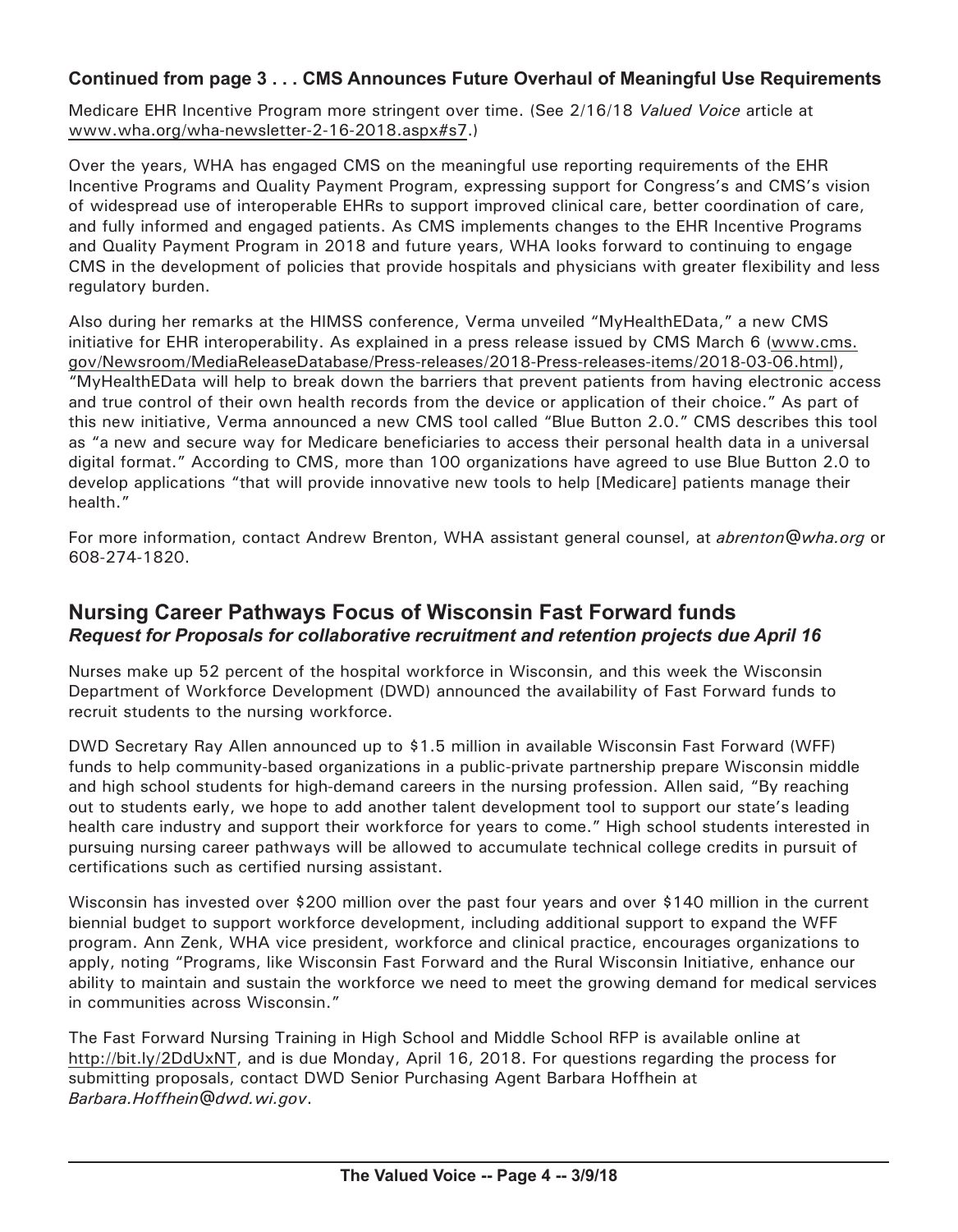## **Continued from page 1 . . . Gov. Walker Signs WHA-Championed Emergency Detention Bill**

"Wisconsin's hospitals and emergency departments are often the safety net for patients suffering a psychiatric crisis," said Eric Borgerding, WHA president/CEO. "This new law takes important steps to ensure patients in need of emergency psychiatric treatment receive the best, most appropriate care."

"Assembly Bill 538 was crafted through the bipartisan leadership of Representatives John Jagler and Eric Genrich and Senators Rob Cowles and Janis Ringhand from recommendations created by WHA's Behavioral Health Task Force," said Borgerding. "WHA has been proud to work with these lawmakers on this important legislation and applauds Governor Walker for signing Assembly Bill 538 into law."

In summary, Act 140 makes three changes to Wisconsin law:

- *• Liability clarification.* Wisconsin is unlike other states that provide health care providers in emergency departments authority to initiate an emergency detention. Instead, in Wisconsin, law enforcement and county crisis agencies have the sole authority to initiate and approve a detention. To address liability concerns and reduce the likelihood of conflicts between medical staff, law enforcement and county crisis staff, the bill provides better clarity in statute that a health care provider's liability to a patient or other person is limited to the health care provider's authority under Wisconsin law to seek, but not initiate, an emergency detention. The bill further clarifies that a health care provider may fulfill a duty to warn by contacting law enforcement or the county crisis agency.
- *• Regulatory protection/emergency department approval of a transfer.* The bill removes the possibility that an emergency department could receive an EMTALA citation for an inappropriate transfer due to a transfer decision made by law enforcement or a county without the emergency department's sign off. Specifically, consistent with EMTALA, the bill now requires that the emergency department agree that a transfer to another facility is medically appropriate before law enforcement may transport a patient under an emergency detention from the emergency department.
- *• Disclosure of health care information.* The bill also addresses a 2010 Court of Appeals case that concluded that an individual may be prohibited under Wisconsin law from disclosing information in good faith to a person in order to warn the person about a patient's substantial probability of serious physical harm to the person. The bill explicitly aligns Wisconsin law with HIPAA law by clarifying that a health care provider may disclose health care information in a good faith effort to prevent or lessen a serious and imminent threat to the health or safety of a person or the public to the extent permitted by HIPAA.

"Wisconsin's emergency detention process is unique, complex, and impacts multiple stakeholders," said Matthew Stanford, WHA general counsel. "Guided by recommendations from WHA's Behavioral Health Task Force and following months of conversations and negotiations with stakeholders like the Wisconsin Counties Association to effectuate those recommendations through this bill, these changes are one more step toward a better functioning emergency detention system across Wisconsin."

#### *WHA detailed summary of the new Act 140 emergency detention reforms now available to members*

WHA prepares summaries of new laws passed during the 2017-18 Wisconsin legislative session that could impact Wisconsin's hospitals and health systems. WHA legal and government relations staff has prepared a more detailed summary of Act 140, available in the WHA members only portal.

The summaries are for WHA members only and will not be generally accessible on its website. Instead, they are posted to the WHA member portal, which can be found either at [members.wha.org](http://members.wha.org) or by clicking on the "WHA Members Only" Icon on the [www.wha.org](http://www.wha.org) website. Once in the WHA member portal, the summaries can be found in the dropdown menu under the "Legal Resources" tab. The member portal is a secure location and requires a first-time user to obtain a username and password. If you do not have a member account, go to [members.wha.org](http://members.wha.org) and click on "Register" to create an account. If you have questions about how to register, contact Tammy Hribar at *[thribar@wha.org](mailto:thribar@wha.org)* or 608-274-1820.